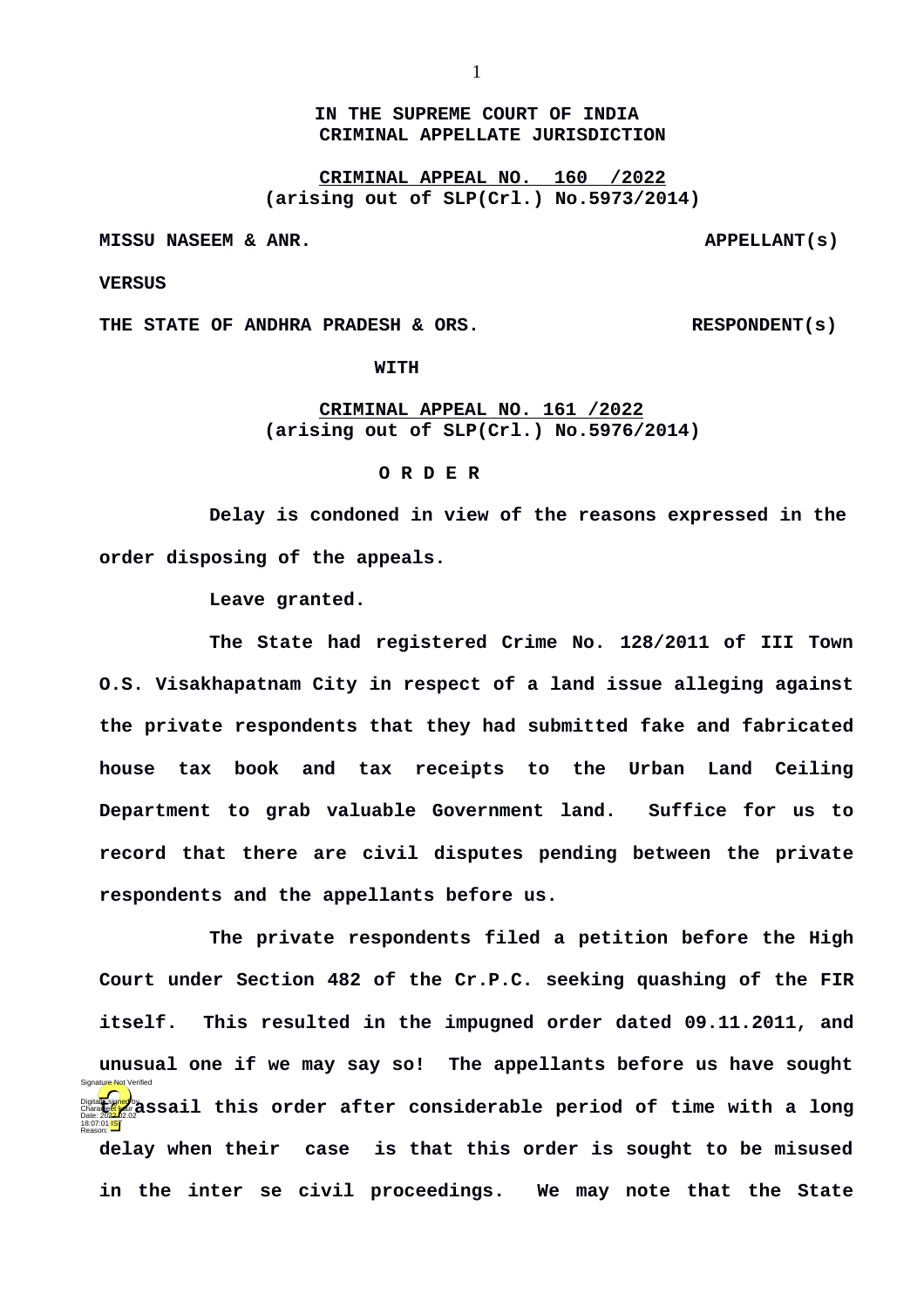**chose not to file any appeal against the quashing order.**

 **On a perusal of the order we find that the submissions of the counsel for the appellants are recorded and thereafter pleadings have been extracted. The reasoning is contained in only the last paragraph which reasons as under:**

**" As rightly contended by the learned counsel for the petitioners, a perusal of Para 10 of the affidavit clearly indicates that there is no revenue loss to the Government, as highest slab rate was collected by the Government. Even assuming for a moment that the petitioners produced fake and fabricated documents, that has not caused any wrongful loss to the Government. Hence, this Court is of the view that a registration of crime and conducting investigation are abuse of process of law and, hence, the proceedings in the crime are liable to be quashed."**

**We find the aforesaid reasoning totally unsustainable. The effect of this reasoning is that fabrication of documents is permissible if it does not cause loss to the revenue! We have thus no hesitation in coming to the conclusion that the impugned order must go and is consequently set aside.** 

**The question now is what should be the consequence thereof. We may notice that the FIR was registered on 06.03.2011. More than a decade has passed. The State in its wisdom has chosen to accept the order though in the counter affidavit they now week to support the FIR. In our view, obviously the State seems not to be perturbed with the order. The appellants are perturbed by the order because that is sought was utilized in the civil proceedings to use it as some kind of clean chit to the private respondents. The latter aspect cannot be permissible and for that reason also we are required to hold that the impugned order is not sustainable. We are thus of the view that no purpose will be served in**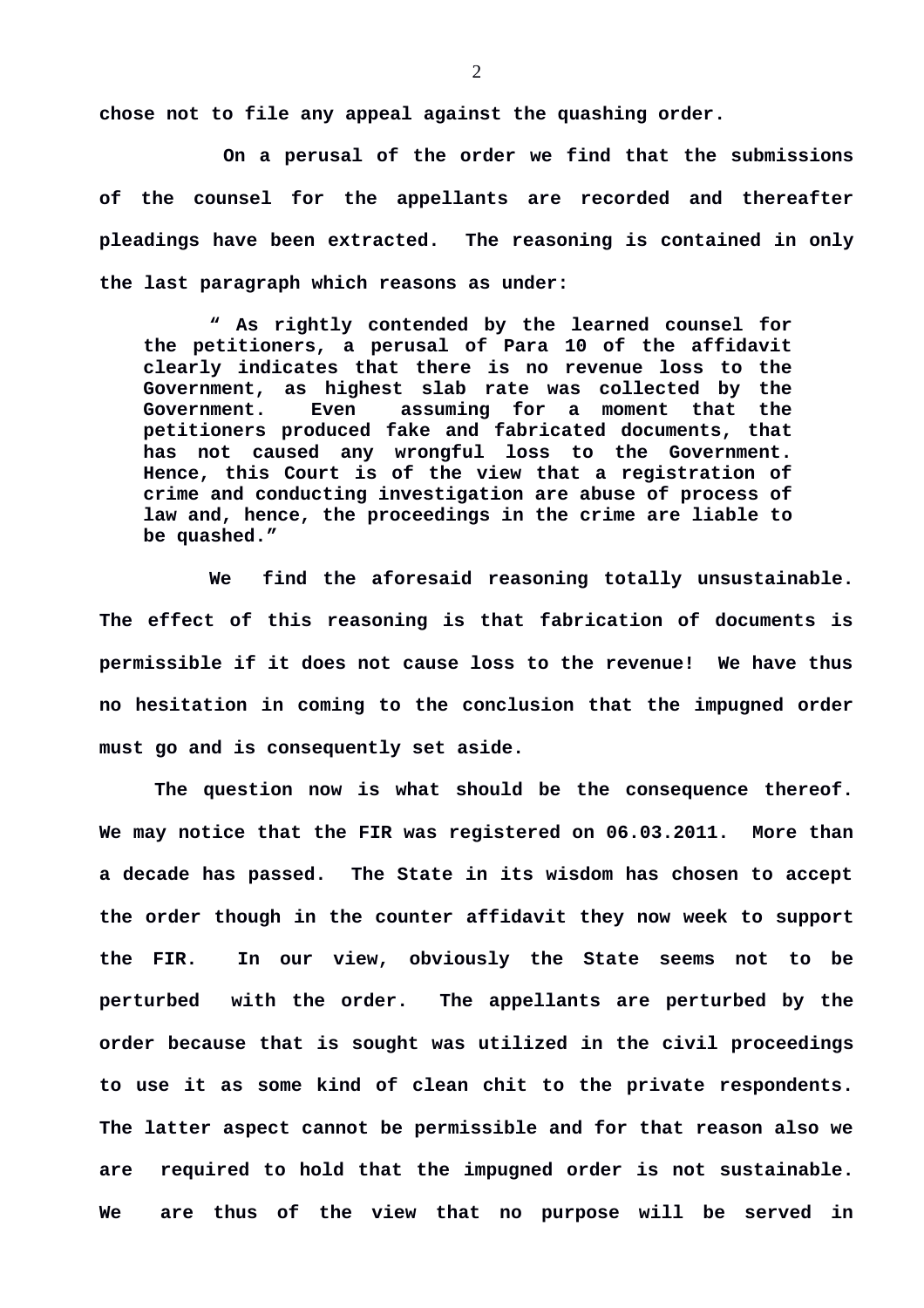**remitting the matter back to the High Court or for restarting the investigation in view of the passage of time. Suffice to say that in view of the order being quashed, the private respondents cannot take advantage of the same as a clean chit to them. The civil Court will take its own view on the basis of the evidence before is regarding the inter se disputes between the private parties.** 

**Our only regret is that this issue is pending for almost eight years even before this Court!**

**We accordingly allow the appeals with the consequences set out in our order leaving the parties to bear their own costs.**

> **………………………………………………..J. [ SANJAY KISHAN KAUL]**

 **………………………………………………..J. [M.M. SUNDRESH]**

 **NEW DELHI; FEBRUARY 01, 2022.**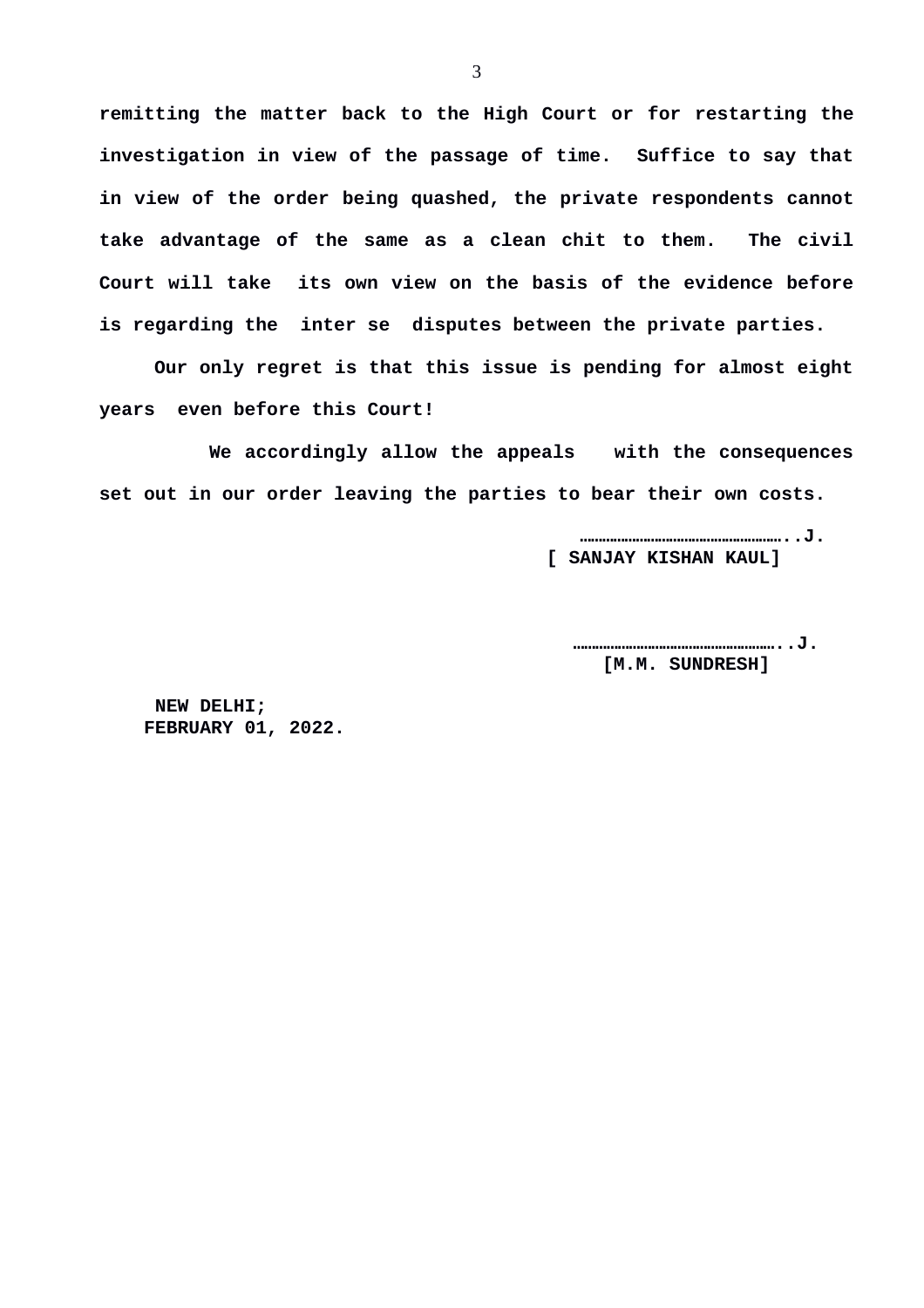**S U P R E M E C O U R T O F I N D I A RECORD OF PROCEEDINGS Criminal Appeal No(s). 160/2022 MISSU NASEEM & ANR.** Appellant(s)  **VERSUS THE STATE OF ANDHRA PRADESH DEPARTMENT OF HOME & ORS.Respondent(s) (IA No. 15429/2014 - CONDONATION OF DELAY IN FILING IA No. 15428/2014 - EX-PARTE STAY) WITH Crl.A. No. 161/2022 (II) (IA No. 15435/2014 - CONDONATION OF DELAY IN FILING IA No. 15434/2014 - EX-PARTE STAY) Date : 01-02-2022 These matters were called on for hearing today. CORAM : HON'BLE MR. JUSTICE SANJAY KISHAN KAUL HON'BLE MR. JUSTICE M.M. SUNDRESH For Appellant(s) Mr. Sidharth Luthra, Sr. Adv. Mr. S Udaya Kumar Sagar, Adv. Ms. Bina Madhavan, Adv. Mr. Balaji Varma, Adv. Ms. Akansha Mehra, Adv. Mr. Rao Vishwaja, Adv. Mr. Anmol Kheta, Adv. Mr. Lakshay Mehta, Adv. for M/S. Lawyer S Knit & Co, AOR Ms. Praseena Elizabeth Joseph, AOR Ms. Rao Vishwaja, Adv. For Respondent(s) Mr. Mahfooz Ahsan Nazki, AOR Mr. Polanki Gowtham, Adv. Mr. Shaik Mohamad Haneef, Adv.**

**Mr. T. Vijaya Bhaskar Reddy, Adv.**

**Mr. K.V. Girish Chowdary, Adv.**

**Ms. Rajeshwari Mukherjee, Adv.**

 **Mr. Ananga Bhattacharyya, AOR**

4

**ITEM NO.2 Court 6 (Video Conferencing) SECTION II**